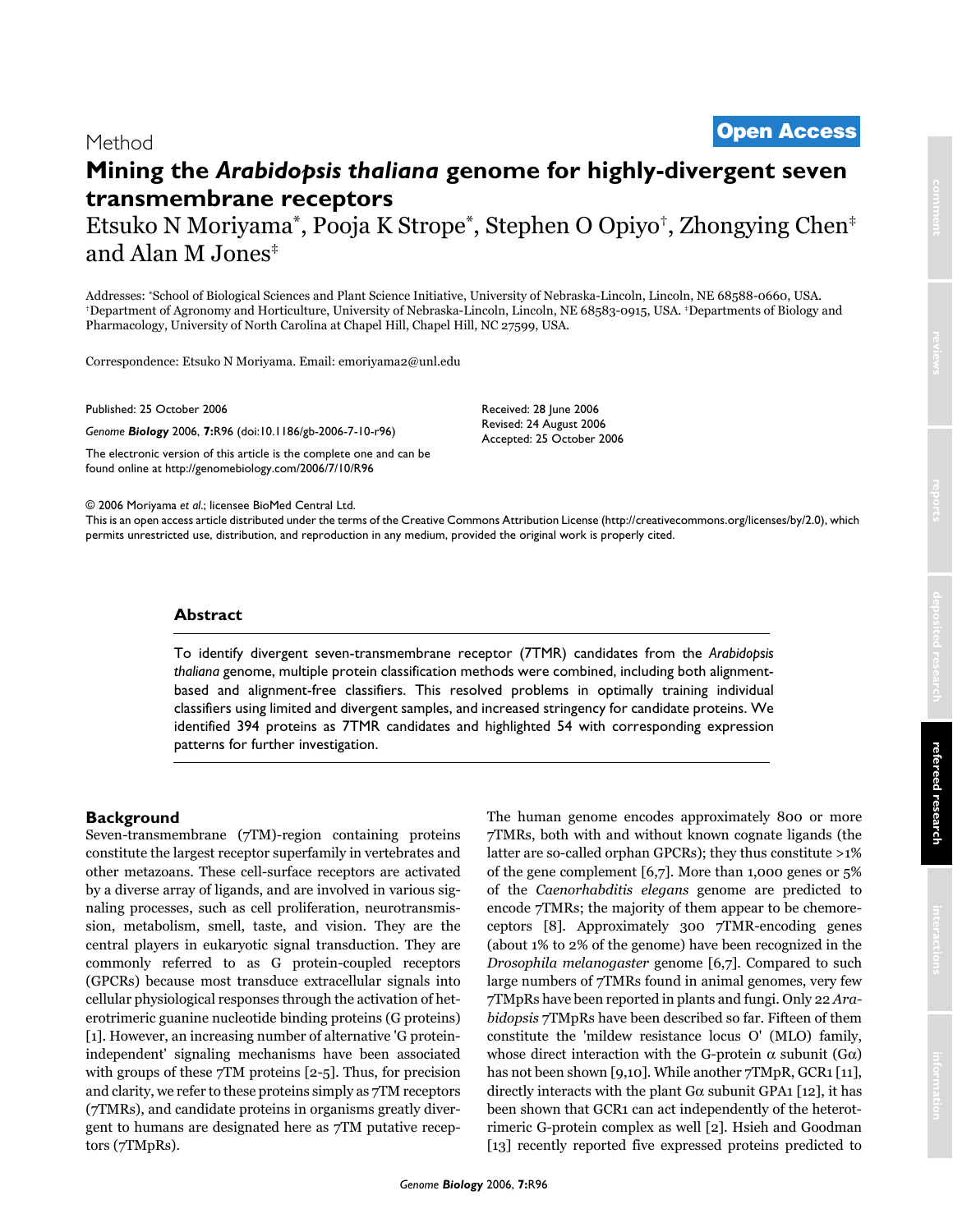have  $7TM$  regions (heptahelical transmembrane proteins (HHPs) 1 to 5) but these, like the other 16, do not have candidate ligands. Finally, an unusual Regulator of G Signaling (RGS) protein (designated AtRGS1) has been predicted to have 7TM regions [14]. RGS proteins function as a GTPase activating protein (GAP) to de-sensitize signaling by de-activating the  $G\alpha$  subunits of the heterotrimeric complex. Because *Arabidopsis* seedlings lacking AtRGS1 have reduced sensitivity to D-glucose [2,14,15], the possibility exists that AtRGS1 is a novel D-glucose receptor having an agonist-regulated GAP function. Although we designate them 7TMpRs here, it should be noted that neither a ligand nor a full signaling cascade has been demonstrated yet for any of these plant proteins, and only for a barley MLO protein has the 7TM topology been experimentally confirmed [9].

None of the reported *Arabidopsis* 7TMpR proteins share substantial sequence similarity with known metazoan GPCRs constituting six different subfamilies. It appears that plant 7TMpRs dramatically diverged from known metazoan GPCRs over the 1.6 billion years since the plant and metazoan lineages bifurcated. It should be noted that *Arabidopsis* GCR1 shares weak but significant similarity with the cyclic AMP receptor, CAR1, found in the slime mold [2,11,16]. There is also very weak similarity to the Class B Secretin family GPCRs. However, other than GCR1, currently used search methods have not robustly identified plant 7TMpR proteins as candidate GPCRs. This great sequence divergence highlights the need for new approaches to identify divergent 7TMR candidates in non-metazoan genomes.

The human genome contains 16 G $\alpha$ , 5 G $\beta$ , and 12 G $\gamma$  genes. In stark contrast, both fungi and plants have much simpler Gprotein coupled signaling systems. For example, the *Arabidopsis* genome contains one canonical Gα, one Gβ, and two Gγ genes [17]. Similarly, a small number of G-proteins are found in fungi; there are two Gα, one Gβ, and one Gγ in *Saccharomyces cerevisiae* [18-20] while *Neurospora crassa* and some fungi have more genes encoding each subunit [21-23]. Therefore, it may be reasonable to assume that plants and fungi have fewer GPCRs than human, and while approximately 200 *Arabidopsis* proteins were predicted to have 7TM regions, sequence divergence precludes unequivocal assignment of any as an orphan GPCR [24,25]. However, at least 61 7TMpRs have been recently predicted from the plant pathogenic fungus *Magnaporthe grisea* genome [26], raising the possibility that more divergent groups of 7TMpR proteins likely remain undiscovered in non-metazoan taxa.

In this report, we describe our comprehensive computational strategy for identifying 7TMpR candidates from the entire protein sequence set predicted from the *A. thaliana* genome, and compile their tissue-specific expression and co-expression patterns with G-proteins. To take advantage of different approaches, we combined multiple protein classification methods, including more specific (conservative) alignmentbased classifiers and more sensitive alignment-free classifiers, to predict candidate 7TMpRs in divergent genomes more effectively.

# **Results and discussion Identifying 7TMpR candidates using various protein classification methods**

Among many protein classification methods commonly used, the current state-of-the-art and most used is the profile hidden Markov models (profile HMMs) [27]. It is used to construct protein family databases such as Pfam [28,29], SMART [30,31], and Superfamily [32]. However, profile HMMs and other currently used classification methods such as PROSITE [33,34] and PRINTS [35,36] share an important weakness. These methods rely on multiple alignments for generating their models (patterns, profile HMMs, and so on). Generating robust multiple alignments is difficult or impossible when extremely diverged sequences are included in the analysis; 7TMRs are one such protein family whose sequence similarities between subgroups can be lower than 25%. Furthermore, alignments are generated only from known related proteins (positive samples), and, therefore, no information from negative samples (unrelated protein sequences) is directly incorporated in the model building process. Identifiable 'hits' are, therefore, constrained by initial sampling bias, which becomes reinforced when models are iteratively rebuilt from accumulated sequences. Consequently, the predictive power, especially the sensitivity, of these classifiers decreases when they are applied against extremely diverged protein families.

To overcome this disadvantage and to increase sensitivities against such non-alignable similarities, several 'alignmentfree' methods have been proposed recently. These methods quantify various properties of amino acid sequences and convert them into a descriptor array. Once multiple sequences with different lengths are transformed into a uniform matrix, various multivariate analysis methods can be applied. Kim *et al*. [37] and Moriyama and Kim [38] used parametric and non-parametric discriminant function analysis methods. Karchin *et al*. [39] incorporated profile HMMs with support vector machines (SVMs) using the Fisher kernel (SVM-Fisher) so that negative sample information can be taken into account when training the classifier. SVMs can be applied with completely 'alignment-free' sequence descriptors, for example, amino acid and dipeptide compositions. Such alignment-free classifiers are shown to outperform profile HMMs as well as Karchin *et al*.'s SVM-Fisher [40,41] (PK Strope and EN Moriyama, submitted). Another multivariate method, partial least squares (PLS) regression, was used by Lapinsh *et al*. [42] with physico-chemical properties of amino acids. We recently re-evaluated the descriptors used with PLS and optimized them to discriminate 7TMRs from other proteins [43].

We applied these methods against the entire predicted protein sequence set derived from the *A. thaliana* genome. As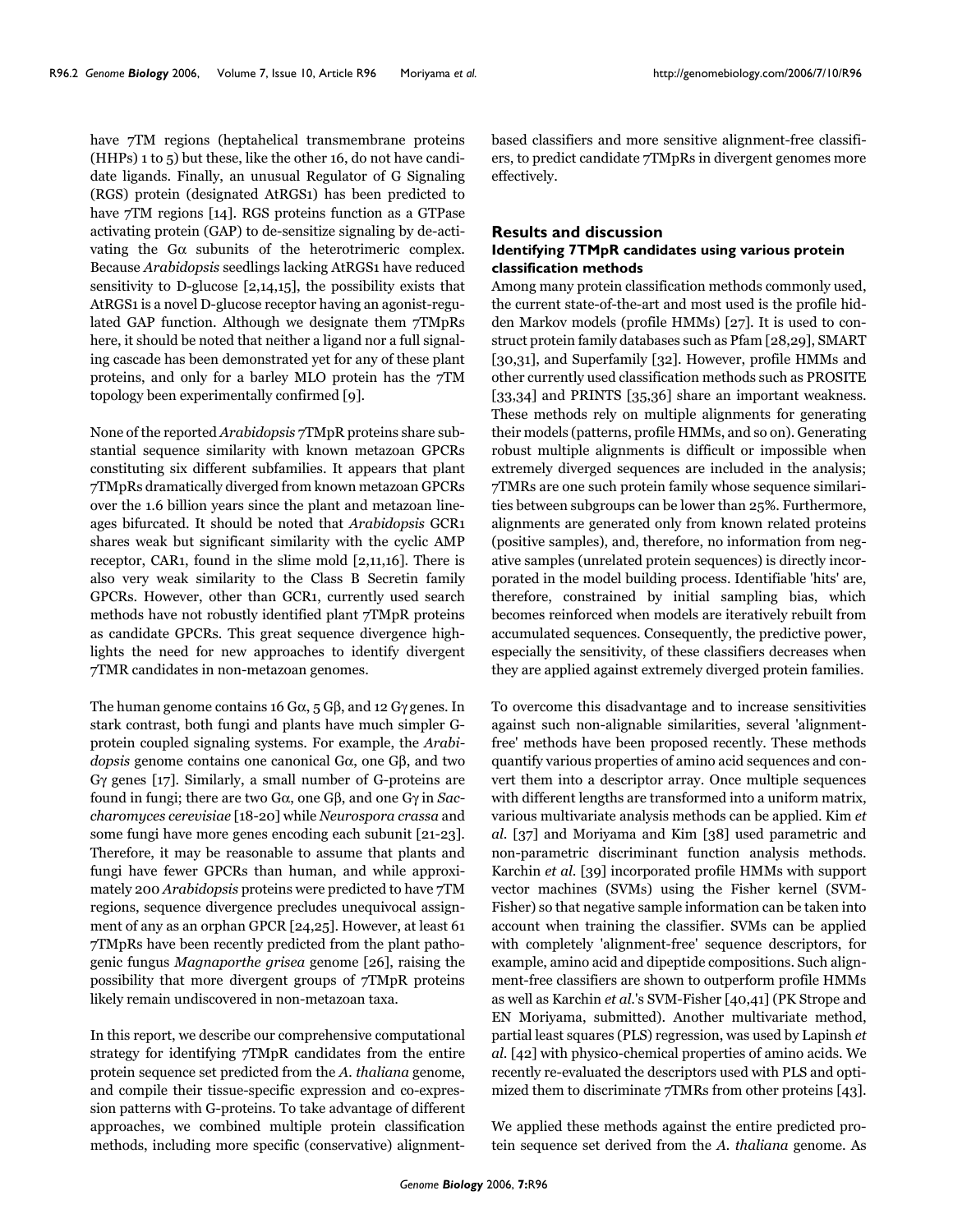shown in Table 1, among the 28,952 protein sequences, the Sequence Alignment and Modeling system (SAM), a profile HMM method, predicted only 16 (excluding one alternatively spliced gene sequence) as 7TMpR candidates. Fifteen of them are identified as MLO or similar to MLO and one as GCR1 in The Arabidopsis Information Resource (TAIR) [44,45]. It clearly shows that SAM is highly specific (discriminating) with no false positive, assuming that current annotations are correct. SAM failed to identify only one known MLO (MLO4: At1g11000). This protein, as well as AtRGS1 and five recently predicted 7TM proteins (HHP1-5), were among the 16 previously predicted *Arabidopsis* 7TMpRs not included in the randomly sampled 500 7TMR training sequences (see Materials and methods). Thus, we concluded that the predictive power of SAM alone is insufficient to identify highly diverged and potentially novel 7TMpR sequences.

The results obtained by SAM were compared with those obtained by alignment-free methods. As shown in Table 1, alignment-free methods (LDA, QDA, LOG, KNN, SVM with amino acid composition (SVM-AA), SVM with dipeptide composition (SVM-di), and PLS with amino acid properties (PLS-ACC)) predicted 2,000 to 3,400 proteins as 7TMpR candidates, which is about 10% of the entire predicted *Arabidopsis* proteome and about 30% to 50% of all possible transmembrane proteins (6,475 proteins) [24,25]. These alignment-free methods clearly call many false positives, and need further optimization to improve their discrimination power.

One advantage of alignment-free methods to be noted is their sensitivity against short or partial sequences [37,38]. Many of the 28,952 protein sequences used in this study are based only on *ab initio* gene prediction results, and hence are likely to contain various types of errors. If only a part of a 7TMR protein is predicted correctly, alignment-free methods could have a better chance to identify it.

Table 1 lists *Arabidopsis* proteins that were predicted to have five to ten transmembrane regions and bins them by the number of transmembrane regions. HMMTOP 2.0 [46,47] predicted 201 proteins as having 7TM regions. This number is close to a previous prediction (184 proteins) [24,25]. We should note, however, that no single method predicts 7TM regions from all known 7TMRs exactly (see Materials and methods). As mentioned above, it is also possible that some deduced *Arabidopsis* proteins we analyzed do not contain the entire correct coding region. There were 952 *Arabidopsis* proteins predicted to have five to nine TM regions. Based on the distribution of predicted TM numbers obtained from the entire GPCRDB entries, this range (5 to 9 TM regions) could cover almost all of the 7TMR candidates (99.1%; see Figure 1 and Materials and methods). The 22 previously predicted *Arabidopsis* 7TMpRs were predicted to have seven to ten TM regions (Figure 1). If we extend the range to 5 to 10 TM

#### **Table 1**

**Numbers of 7TMpR candidates identified by various methods from the** *A. thaliana* **genome**

| Methods               | Number of 7TMpR candidates* |
|-----------------------|-----------------------------|
| <b>HMMTOP</b>         |                             |
| 7TMst                 | 236 (201)                   |
| $6-8$ TM <sup>+</sup> | 633 (545)                   |
| 5-9 TMst              | 1,091 (957)                 |
| 5-10 TMst             | 1,343(1,179)                |
| SAM                   | 16(15)                      |
| <b>LDA</b>            | 3,211(2,935)                |
| <b>ODA</b>            | 2,006 (1,820)               |
| LOG                   | 2,626 (2,394)               |
| $KNN (K = 5)$         | 3,125 (2,839)               |
| $KNN (K = 10)$        | 3,202 (2,906)               |
| $KNN (K = 15)$        | 3,298 (3,004)               |
| $KNN (K = 20)$        | 3,347 (3,043)               |
| SVM-AA                | 2,263 (2,043)               |
| SVM-di                | 2,004 (1,807)               |
| PLS-ACC               | 2,671 (2,466)               |

\*The numbers in parentheses show 7TMpR candidates after removing proteins derived from alternative splicing. †The numbers of TM regions predicted by HMMTOP.

regions, the number of *Arabidopsis* 7TMpR candidates becomes 1,179 proteins.

# **Choosing 7TMpR candidates by combining prediction results**

Among the ten alignment-free classifiers, LOG misclassified seven previously predicted *Arabidopsis* 7TMpRs. KNN with *K* set at 5, 10, and 15 missed one, while KNN with *K* set at 20 classified them all correctly (see Materials and methods on KNN). To reduce the number of false positives (non-7TMRs predicted as 7TMRs) as well as false negatives (7TMRs predicted as non-7TMRs) and to obtain a set of 7TMpR candidates with higher confidence, we examined combinations of the prediction results by the remaining six alignment-free methods (LDA, QDA, KNN with *K* = 20, SVM-AA, SVM-di, and PLS-ACC). There were 652 proteins predicted as 7TMpR candidates by all six methods (by choosing the strict intersection). Using the number of predicted TM regions to be 5 to 10, 394 (342 after removing duplicated entries due to alternative splicing) proteins were identified as 7TMR candidates. These *Arabidopsis* proteins are listed in Additional data file 1. Of the 22 previously predicted 7TMpRs, 20 were found in this list. Although HHP4 and HHP5 were not included in this list, both were identified by two of the alignment-free methods: KNN and SVM-AA. Note that RGS1 and five HHP (as well as nine MLO and GCR1) sequences were excluded from the training set, and these six were not identified as candidate 7TMpRs by SAM.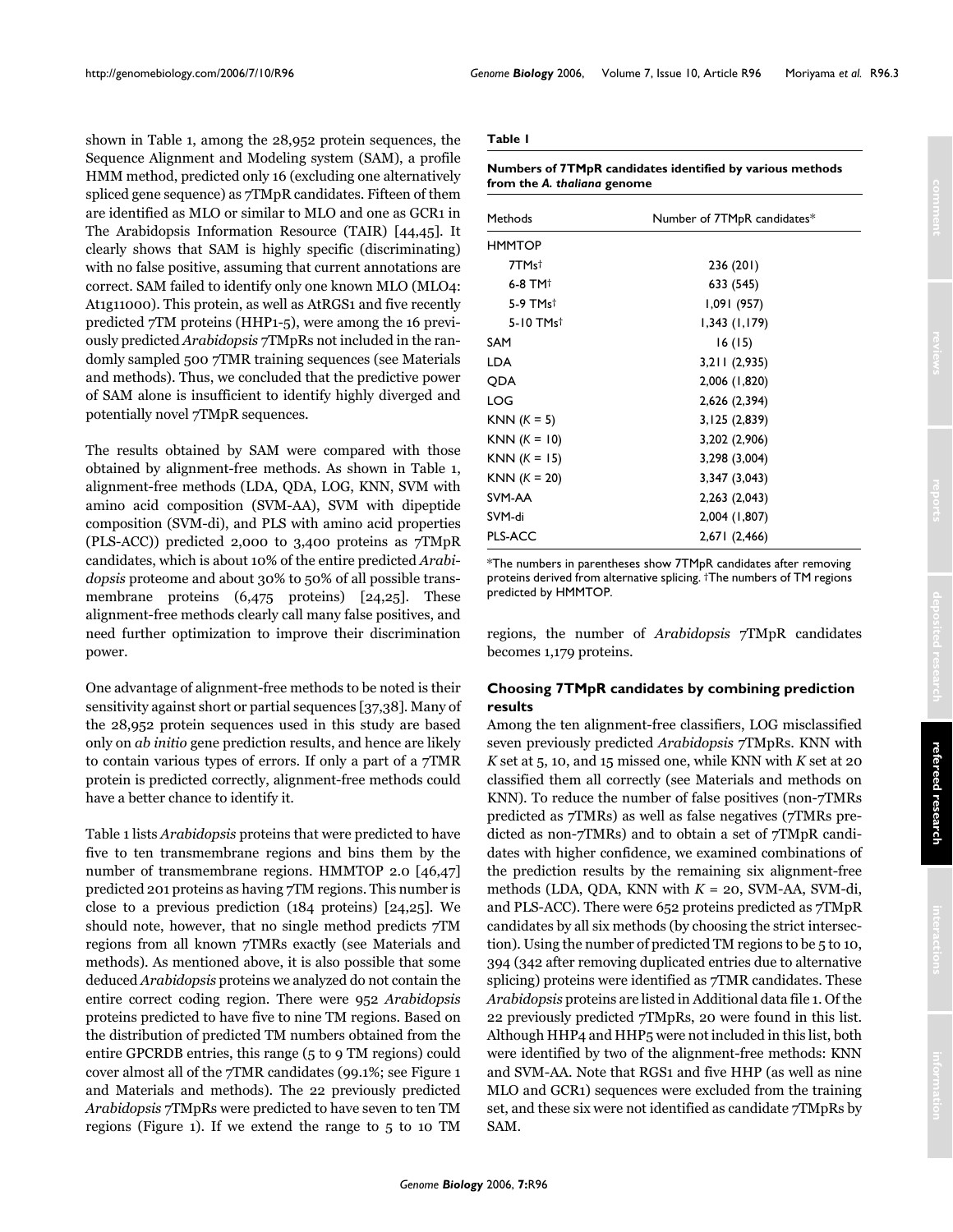

#### Figure 1

Distribution of transmembrane numbers predicted by HMMTOP (black bars) and TMHMM (gray bars) from the 500 7TMR sample sequences. Proportions (%) of the proteins predicted to have six to eight and five to nine TM regions by HMMTOP are shown at the top. The percentages shown in parentheses were obtained from the entire 7,674 7TMR dataset in GPCRDB. The numbers shown on the top of black bars are the number of previously predicted 22 *Arabidopsis* 7TMpR proteins.

A further restriction to protein topology of exactly 7TM regions and an amino-terminus located extracellularly reduced the candidate number to 64 (54 excluding duplications due to alternative splicing). This set included nine of the 22 previously predicted 7TMpRs. These 54 7TMpR candidates are the first targets for our further analysis and are summarized in Table 2 (also listed in Additional data file 2). Eighteen are described as simply 'expressed proteins' in the TAIR database (except for AT3G26090, which encodes RGS1). Interestingly, one of them (AT5G27210) is known to have weak similarity to a mouse orphan 7TMR. While others are known to belong to certain protein families (for example, MtN3 family), in many cases, their molecular functions have not been identified, and further investigation on these 7TMpR candidates is warranted.

The 54 proteins were grouped into families based on similarities to known protein sequences. Eight of the 54 7TMpR candidates, including GCR1 and RGS1, are encoded by single copy genes. In addition to the seven MLO proteins identified, there are eight MtN3 family members, two proteins of an unnamed family consisting of six expressed proteins, as well as multiple (two to three) members from smaller gene families (five or less). All members of the TOM3 family and the Perl1-like family, as well as the majority of the GNS/SUR4 family and an unnamed family consisting of five expressed proteins (expressed protein family 2) were included in the

list. The identification of multiple members from these gene families using our alignment-free methods supported the consistency of this approach. However, for most of these families, not all members were found. Additionally, eight single representatives of small protein families consisting of two to five members and four single representatives of large protein families were found in the list. Some of these proteins, especially those from large protein families, may represent false positives as 7TMpR candidates. This 7TMR mining method can be refined, for example, by re-training models as well as using more flexible hierarchical classification.

The five predicted heptahelical proteins (HHP1-5) reported by Hsieh and Goodman [13] were identified by sequence similarity to human adiponectin receptors (AdipoRs) and membrane progestin receptors (mPRs) that share little sequence similarity to known GPCRs. HHP1-3 were identified in our initial list of 394 but were culled from the final list of 54 *Arabidopsis* 7TMpR candidates. This is because HMMTOP predicted HHP1, HHP2, HHP4, and HHP5 to have seven TM regions and intracellular amino termini, in contrast to known GPCRs. This unusual structural topology was also found in AdipoRs [13,48]. HHP3 had eight predicted TM regions. Of the 15 MLO proteins, 8 were also predicted to have 8 to 10 TM regions by HMMTOP (Figure 1). Recently, Benton *et al*. [49] experimentally showed that *Drosophila* odorant receptors, another extremely diverged 7TMR family, have intracellular amino termini. Among our 394 candidate list, 23 proteins were predicted to have seven TM regions and intracellular amino termini (Additional data file 1). Therefore, we consider these 54 as a minimum working set of 7TMpR candidates, and many of the other proteins included in the list of 394 should be examined in the second stage.

# **Expression patterns of genes encoding the 7TMpR candidates and G-protein subunits**

We utilized the Meta-Analyzer server of the Genevestigator web site to study spatial expression patterns of *Arabidopsis* genes encoding the 7TMpR candidates and G-protein subunits. Note that the expression of MLO genes were not included in this analysis since we reported them recently [50]. As is shown in Figure 2, expression patterns of analyzed 7TMpR candidates can be divided into two major groups; about half of them show distinct tissue specificity, whereas the other half either exhibit less distinct expression patterns or display ubiquitous expression. All genes encoding G-protein subunits fall into the latter major group. Ubiquitous expression of genes encoding G-protein subunits allows overlap with genes in both groups, and makes, in principle, cofunctioning of G-proteins with these 7TMpR candidates spatially and temporally possible. All eight genes encoding the MtN3 family proteins appear to have distinct tissue specific expression. Among them, At3g48740 and At4g25010 have the highest sequence similarities to At5g23660 and At5g50800, respectively. Both pairs of genes share similar or overlapping expression patterns, suggesting relatedness/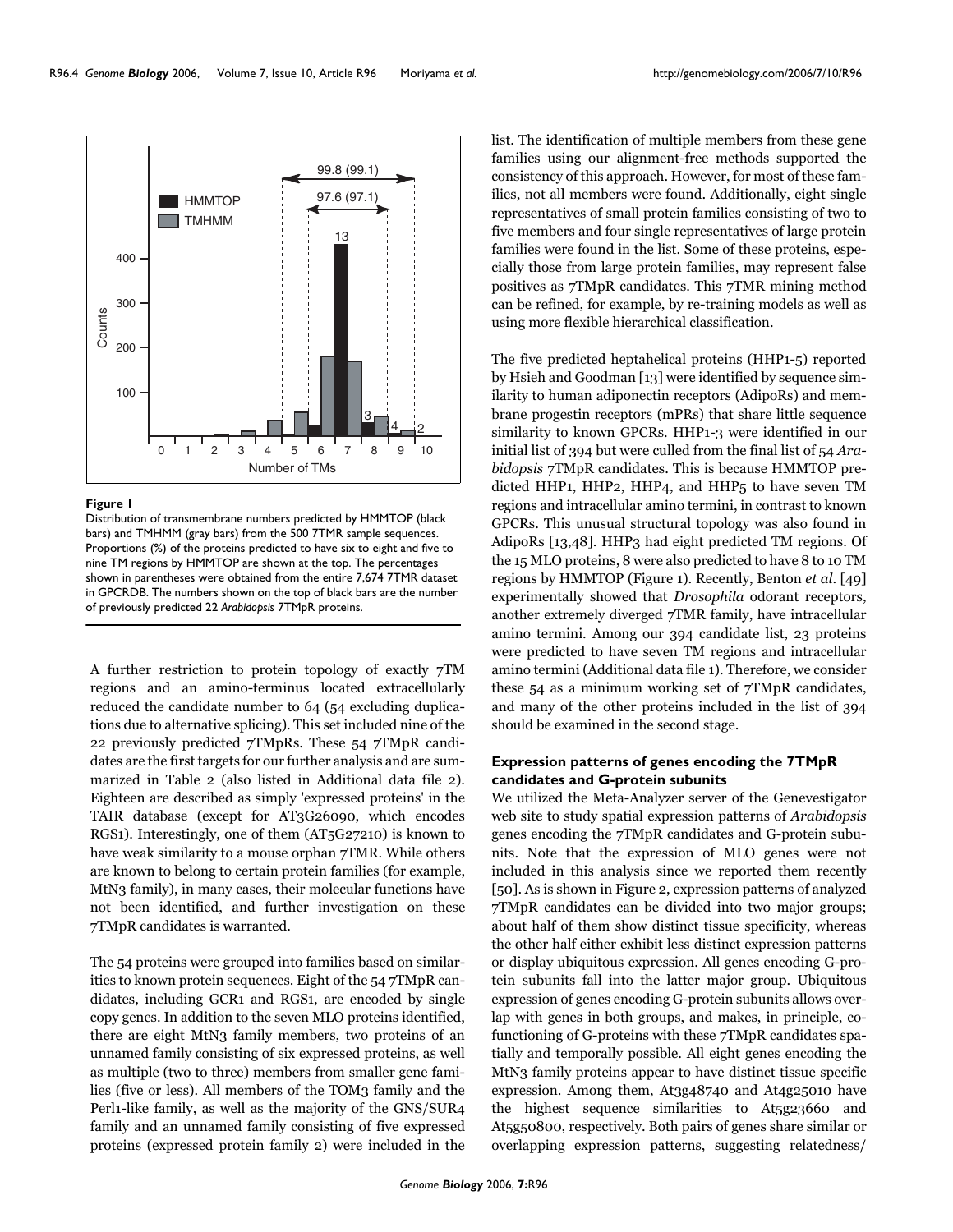# **Table 2**

|  |  | Summary of the 54 7TMpR candidates identified in this study <sup>1</sup> |
|--|--|--------------------------------------------------------------------------|
|--|--|--------------------------------------------------------------------------|

| Groups*                                    | TAIR locus IDs                                                                                                                      |
|--------------------------------------------|-------------------------------------------------------------------------------------------------------------------------------------|
| Multiple members from gene families        |                                                                                                                                     |
| Nodulin MtN3 family proteins (8/17)        | At1g21460, At3g16690, At3g28007, At3g48740, At4g25010, At5g13170, At5g23660, At5g50800                                              |
| MLO proteins (7/15)                        | Atlgl1000 (MLO4), Atlg26700 (MLO14), Atlg42560 (MLO9), At2g33670 (MLO5), At2g44110<br>(MLO15), At4g24250 (MLO13), At5g53760 (MLO11) |
| Expressed protein family 1 (2/6)           | At1g77220, At4g21570                                                                                                                |
| GNS1/SUR4 membrane family proteins (3/4)   | At1g75000, At3g06470, At4g36830                                                                                                     |
| Perl I-like family protein (2/2)           | At1g16560, At5g62130                                                                                                                |
| TOM3 family proteins (3/3)                 | At 1g14530, At 2g02180, At 4g21790                                                                                                  |
| Expressed protein family 2 (3/5)           | At1g10660, At2g47115, At5g62960                                                                                                     |
| Expressed protein family 3 (2/4)           | At3g09570, At5g42090                                                                                                                |
| Expressed protein family 4 (2/5)           | At1g49470, At5g19870                                                                                                                |
| Expressed protein family 5 (2/5)           | At3g63310, At4g02690                                                                                                                |
| Single copy genes (8)                      | Atlg48270 (GCRI), Atlg57680, At2g41610, At2g31440, At3g04970, At3g26090 (RGSI),<br>At3g59090, At4g20310                             |
| Single member from small gene families (8) | At2g01070, At3g19260, At2g35710, At2g16970, At1g15620, At1g63110, At4g36850, At5g27210                                              |
| Single member from big gene families (4)   | Atlg71960, At3g01550, At5g23990, At5g37310                                                                                          |

\*The number of candidates identified in this study belonging to each group is shown in parentheses (the number of all proteins in each group is given after '/'). More detailed information is given in Additional data file 2.

similarity of their functions. Confirming the actual functions of the 7TMpR candidates as GPCRs requires further extensive testing. A possible involvement of these candidate proteins in 'G protein-independent' signaling mechanisms also needs to be explored.

# **Conclusion**

We show that the profile HMM protein classification method, currently one of the most used, is overly specific (conservative) when applied to extremely diverged 7TMpR proteins. Our premise is that there are more 7TMpRs yet to be identified in the *A. thaliana* and other genomes divergent to humans. The limitations were that the lack of available samples limits the effectiveness of profile HMM methods, and while alignment-free methods are more sensitive, they have high rates for false positives. The candidate 7TMpR proteins provided in this study, for example, can be included to expand the training set and re-iteration using refined training sets can be done to reduce false positive rates. However, this is possible only after these new candidates are confirmed as true positives experimentally.

The strategy we described here overcomes the 'chicken-oregg' problem; predictions by multiple protein classification methods and the number of predicted transmembrane regions were used to identify a more likely reduced set of 7TMR candidates. By setting up various methods as hierarchical multiple filters, one can prioritize target protein sets for further experimental confirmation of their functions.

# **Materials and methods** *Arabidopsis* **protein data**

We downloaded 28,952 protein sequences from TIGR (*Arabidopsis thaliana* database release 5, dated 10 June 2004) [51]. Among the 28,952 proteins, 2,760 are derived from alternative splicing.

# **Training data preparation for protein classification**

Positive training samples (known 7TMR sequences) were obtained from GPCRDB (Information System for G Protein-Coupled Receptors, Release 9.0, last updated on 28 June 28 2005) [6,7]. In the GPCRDB, 2,030 7TMRs (originally collected from the Swiss-Prot protein database) were grouped into six major classes (classes A to E plus the Frizzled/ Smoothened family) and six putative families (ocular albinism proteins, insect odorant receptors, plant MLO receptors, nematode chemoreceptors, vomeronasal receptors, and taste receptors). Five hundred 7TMR sequences were randomly sampled and used as the positive samples. Note that 'putative/unclassified' (orphan) 7TMRs and bacteriorhodopsins were not included in this dataset. These 500 7TMRs included six of the15 known *Arabidopsis* MLO proteins. Among the 22 currently known *Arabidopsis* 7TMpRs, in addition to the nine MLO proteins, GCR1 as well as six recently identified *Arabidopsis* 7TMpRs (AtRGS1 and HHP1- 5; GPCRDB does not list these proteins) were not included in the random 500 7TMR samples. Note that the 15 *Arabidopsis* 7TMpRs not included in the training set can be used to assess the classifier performance as test cases.

For negative samples, 500 non-7TMR sequences longer than 100 amino acids were randomly sampled from the Swiss-Prot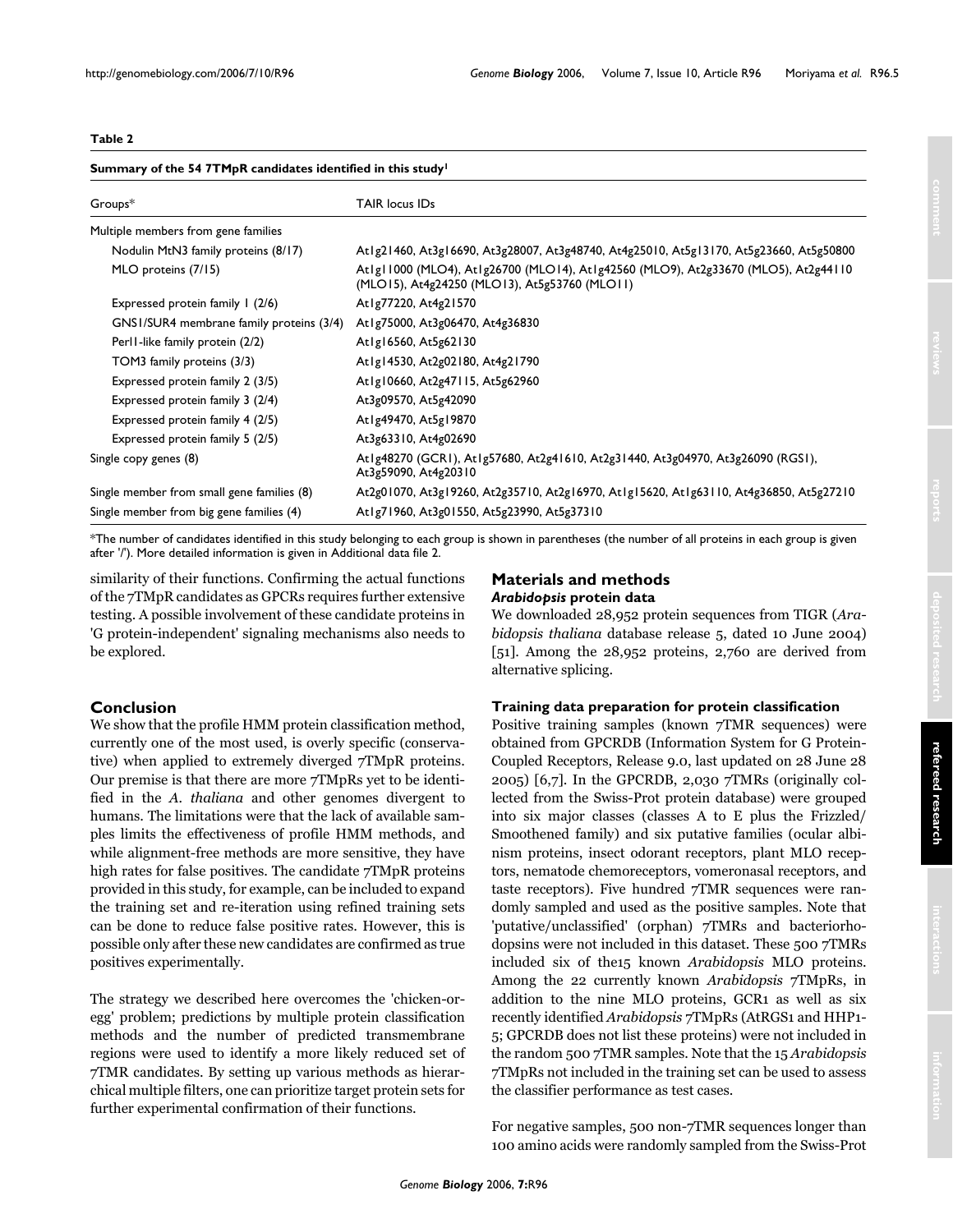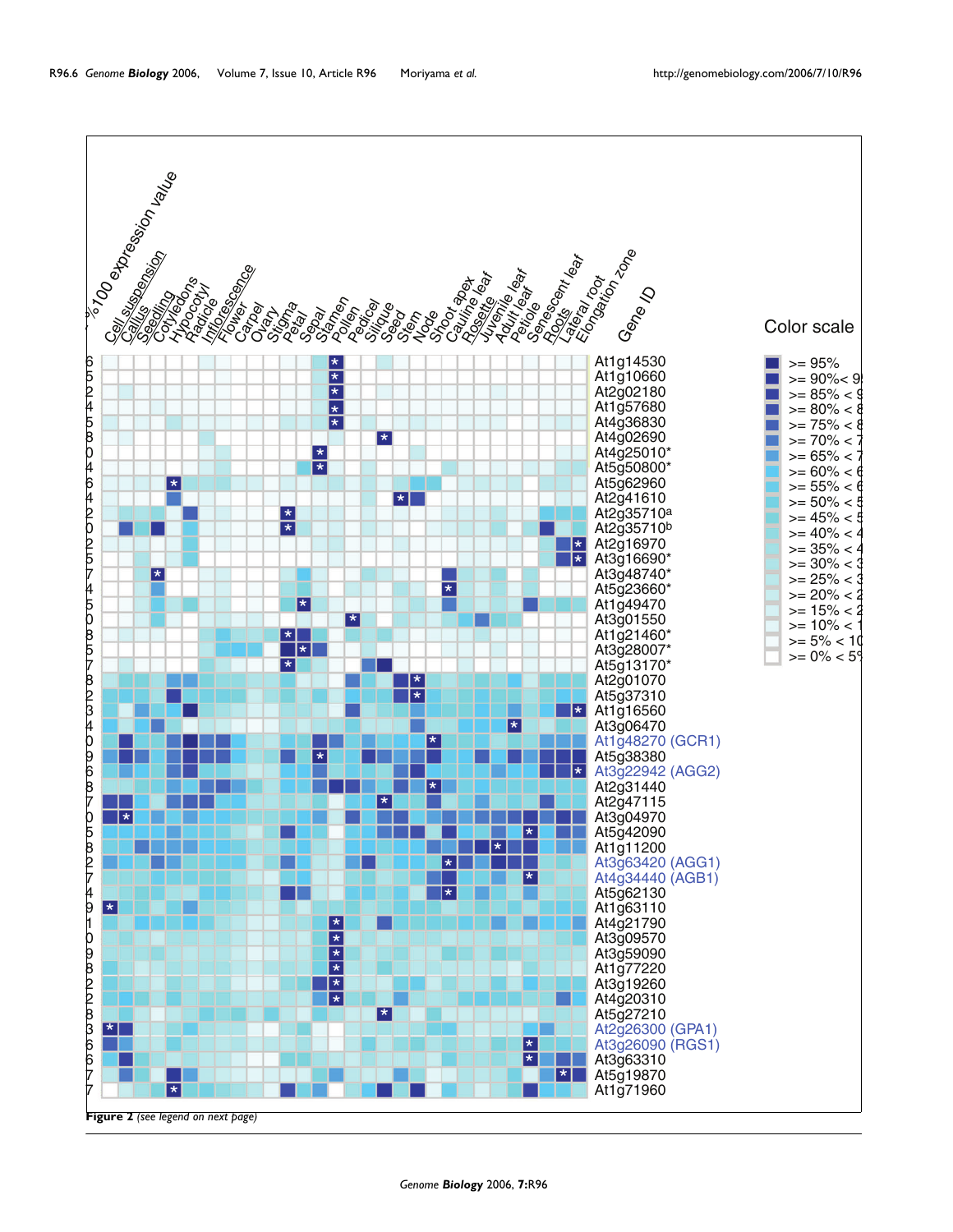#### **Figure 2** (see previous page)

Expression patterns of *Arabidopsis* genes encoding 7TMpR candidates and G-protein subunits among tissues. The figure was modified from an output of the Meta-Analyzer of Genevestigator (last updated in November 2005), which illustrates expression levels of each gene in different organs. Relative expression levels of a gene in different organs/tissues are given as heat maps in blue-scale coding that reflects absolute signal values, where darker colors represent stronger expression. All gene-level profiles are normalized for coloring such that, for each gene, the highest signal intensity obtains a value 100% (shown in the darkest blue and marked with an asterisk) and absence of signal obtains a value 0% (shown in white). All GeneChip data was processed using Affymetrix MAS5.0. Special precaution is required for gene expression in certain cell types (for example, pollen), since difference in normalization may achieve different results. Probe-sets of five 7TMpR candidates (At1g15620. At1g75000, At4g21570, At4g36850, and At5g23990) were not present in the 22K chip, and, therefore, their tissue-specific expression could not be assessed. For At2g35710, two probe-sets (265797\_at<sup>a</sup> and 265841\_at<sup>b</sup>) were designed on the chip. Gene names for those belonging to the MtN3 family are shown in boldface and marked with an asterisk. Genes encoding G-protein subunits (*AGB1*, *GPA1*, *AGG1*, and *AGG2*) as well as two reported 7TMpRs (*RGS1* and *GCR1*) are labeled accordingly in boldface.

section of the UniProt Knowledgebase [52,53]. The average length of the 500 non-7TMR sequences was 401 amino acids (with a maximum length of 2,512 amino acids). Positive and negative samples were combined to create a training dataset. Note that only positive samples were used to train the profile HMM classifier, SAM (see below).

# **Protein classification methods used**

One alignment-based method (profile HMM) and four types of alignment-free multivariate methods were included in our analysis.

#### *Profile hidden Markov models*

Profile HMMs are full probabilistic representations of sequence profiles [27]. Sample sequences need to be alignable, and thus only positive samples can be used for training. Two programs in SAM (version 3.4) [54,55] were used: *buildmodel* to build profile HMMs with the nine-component Dirichlet mixture priors [56], and *hmmscore* to calculate scores and e-values. The 'calibration' option (for more accurate e-value calculation) and the fully local scoring option ( sw 2) were used. The e-value threshold was set at 0.01 for choosing 7TMR candidates.

### *Discriminant function analysis*

Moriyama and Kim [38] described the three parametric (linear, quadratic, logistic) and nonparametric K-nearest neighbor methods that were shown to perform better than the profile HMM method. Therefore, we included these four alignment-free methods (LDA, QDA, LOG, and KNN) in our analysis. For KNN, *K* was set at 5, 10, 15, or 20, where *K* is the number of neighbors. The four variables used (amino acid index and three periodicity statistics) were described in Kim *et al*. [37]. S-PLUS statistical package (Insightful Corporation, Seattle, WA, USA, version 6.1.2 for Linux) with the MASS module [57] was used for the classifier development.

#### *Support vector machines with amino acid composition*

SVMs are learning machines that make binary classifications based on a hyperplane separating a remapped instance space [58]. A kernel function can be chosen so that the remapped instances on a multidimensional feature space are linearly separable. The radial basis kernel, *exp*(-γ||*x* - *y*||2), was used in this study. The parameter  $γ$  was set to 102 based on the median of Euclidean distances between positive examples and the nearest negative example as described in Jaakkola *et al*. [59]. Simple 19 amino acid frequencies (the 20th amino acid frequency can be explained completely by the other 19) of each protein sequence were used as an input vector for SVMs. Programs *svm\_learn* and *svm\_classify* of the SVMlight package version 5.0 [60] were used for training and classification, respectively, by SVM. The default value of the regulatory parameter C (0.5006) was used with *svm-learn*. Our comparative analysis showed that SVM-AA performs better than profile HMMs when they are applied to remote similarity identification, the same problem we deal with in this study (PK Strope and EN Moriyama, submitted).

#### *Support vector machines with dipeptide composition*

We also included an SVM classifier with dipeptide composition [40,41]. The SVMlight package version 5.0 [60] was used for training and classification as before. The regulatory  $parameter C = 1$  and the radial basis kernel function parameter  $\gamma$  = 90 were chosen by the grid analysis using 5-fold crossvalidation.

# *Partial least squares with amino acid properties*

PLS regression is a projection method that takes into account correlations between independent and dependent variables [61]. We used the pls.pcr package, an R implementation developed by Wehrens and Mevik [62,63], with the SIMPLS method, four latent variables, and cross-validation options. Each amino acid in the protein sequences was first converted to a set of 5 principal component scores developed from 12 physico-chemical properties. The auto/cross covariance (ACC) method developed by Wold *et al*. [64] was then applied to each of the converted sequences. ACC describes the average correlations between two residues a certain lag (amino acids) apart. The lag size of 30 was chosen for optimal classification performance. We found that the performance of PLS-ACC is robust even when only a small number of positive samples (5 or 10) are available for training. In contrast, the performance of profile HMMs suffered extremely when positive sample size was small. The 12 physico-chemical properties used and more details on the use of PLS in protein classification are described elsewhere [43]. The cutoff value of 0.4999 was used for choosing 7TMR candidates in this study, which was determined as the average of the minimum error points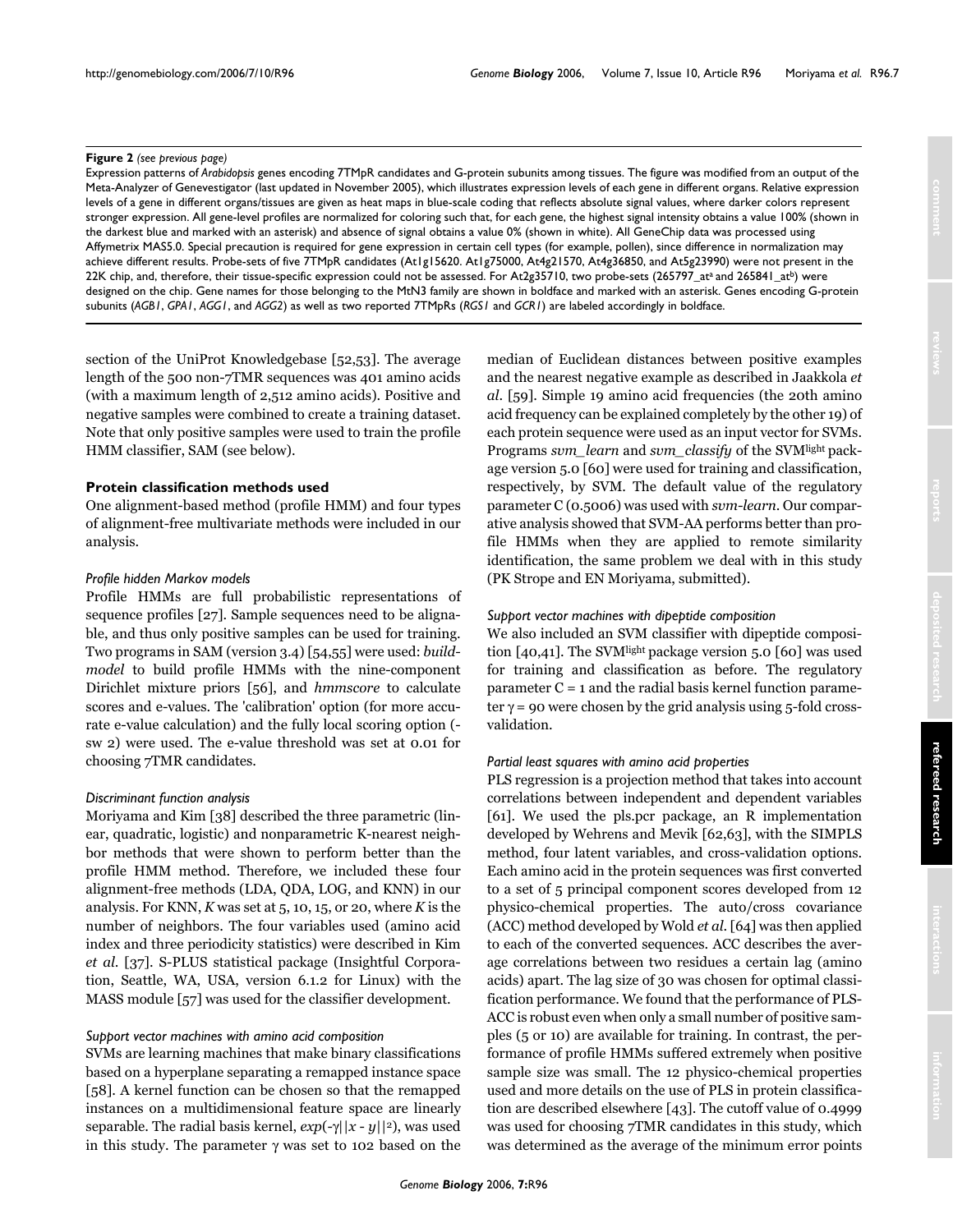[39] obtained from 500 replications of 10-fold cross-validation analysis using the training dataset.

# **Transmembrane region prediction**

HMMTOP 2.0 [46,47] and TMHMM (originally as in [65] but implemented as S-TMHMM by [66]) were used for predicting transmembrane regions. Figure 1 shows the numbers of TM regions predicted by the two methods for the 500 7TMR sequences used for classifier training. HMMTOP predicted 7TM regions from 433 7TMRs (86.6%), while only 165 7TMRs (33%) were predicted to have 7TM regions by TMHMM. HMMTOP predicted 97% or more of 7TMRs to have 6 to 8 TM regions, and with 5 to 9 TM regions more than 99% of 7TMRs were included. Using TMHMM, in order to include 97% of 7TMRs, the range of predicted TM numbers needs to be between 4 and 10. Therefore, we decided to use HMMTOP in our further analysis. With HMMTOP using the range of five to nine TM regions, we should be able to cover almost all possible 7TM proteins.

#### **Grouping of the candidate proteins**

The candidate proteins were grouped based on the e-values obtained by BLASTP protein similarity search [67,68] against the *Arabidopsis* protein database using the default parameter set (for example, BLOSUM62) at the TAIR web site [45]. The e-value threshold of 10-20 was used to identify protein families similar to the candidate proteins.

# **Expression patterns of genes encoding 7TMR candidates and G-protein subunits**

Expression patterns of genes encoding 7TMpR candidates and G-protein subunits among tissues was studied by using the Meta-Analyzer server of the Genevestigator web site (last updated in November 2005) [69,70]. All data were generated using the 22K Affymetrix ATH1 *Arabidopsis* Genome array. Gene expression profiles based on microarray data were clustered according to similarity in expression patterns. Hierarchical clustering results were generated by default settings using pairwise Euclidean distances and the average linkage method.

# **Additional data files**

The following additional data files are available with the online version of this paper. Additional data file 1 is the list of the 394 *Arabidopsis thaliana* 7TMpR candidates. Additional data file 2 lists the 54 7TMpR candidates identified in this study. These 7TMpR candidates were grouped based on their similarities with known protein families. HTML versions of the candidate lists with TAIR links and other supplementary data are available at [71].

### **Acknowledgements**

This work was partly funded by Nebraska EPSCoR Women in Science and NSF EPSCoR Type II grants (to ENM); Bioinformatics Interdisciplinary Research Scholars sponsored by NSF EPSCoR Infrastructure Improvement

grant: Bioinformatics Research Laboratory (to PKS and SOO); and grants from the NIGMS (GM65989-01), the DOE (DE-FG02-05er15671), and the NSF (MCB-0209711) (to AMJ).

# **References**

- 1. Pierce KL, Premont RT, Lefkowitz RJ: **[Seven-transmembrane](http://www.ncbi.nlm.nih.gov/entrez/query.fcgi?cmd=Retrieve&db=PubMed&dopt=Abstract&list_uids=12209124) [receptors.](http://www.ncbi.nlm.nih.gov/entrez/query.fcgi?cmd=Retrieve&db=PubMed&dopt=Abstract&list_uids=12209124)** *Nat Rev Mol Cell Biol* 2002, **3:**639-650.
- 2. Chen JG, Pandey S, Huang J, Alonso JM, Ecker JR, Assmann SM, Jones AM: **GCR1 can act independently of heterotrimeric G-protein in response to brassinosteroids and gibberellins in** *Arabidopsis* **[seed germination.](http://www.ncbi.nlm.nih.gov/entrez/query.fcgi?cmd=Retrieve&db=PubMed&dopt=Abstract&list_uids=15181210)** *Plant Physiol* 2004, **135:**907-915.
- 3. Kimmel AR, Parent CA: **The signal to move:** *D. discoideum* **[go](http://www.ncbi.nlm.nih.gov/entrez/query.fcgi?cmd=Retrieve&db=PubMed&dopt=Abstract&list_uids=12791977) [orienteering.](http://www.ncbi.nlm.nih.gov/entrez/query.fcgi?cmd=Retrieve&db=PubMed&dopt=Abstract&list_uids=12791977)** *Science* 2003, **300:**1525-1527.
- 4. Lefkowitz RJ, Shenoy SK: **[Transduction of receptor signals by](http://www.ncbi.nlm.nih.gov/entrez/query.fcgi?cmd=Retrieve&db=PubMed&dopt=Abstract&list_uids=15845844) [beta-arrestins.](http://www.ncbi.nlm.nih.gov/entrez/query.fcgi?cmd=Retrieve&db=PubMed&dopt=Abstract&list_uids=15845844)** *Science* 2005, **308:**512-517.
- Kristiansen K: **[Molecular mechanisms of ligand binding, signal](http://www.ncbi.nlm.nih.gov/entrez/query.fcgi?cmd=Retrieve&db=PubMed&dopt=Abstract&list_uids=15251227)[ing, and regulation within the superfamily of G-protein-cou](http://www.ncbi.nlm.nih.gov/entrez/query.fcgi?cmd=Retrieve&db=PubMed&dopt=Abstract&list_uids=15251227)pled receptors: molecular modeling and mutagenesis [approaches to receptor structure and function.](http://www.ncbi.nlm.nih.gov/entrez/query.fcgi?cmd=Retrieve&db=PubMed&dopt=Abstract&list_uids=15251227)** *Pharmacol Ther* 2004, **103:**21-80.
- 6. Horn F, Bettler E, Oliveira L, Campagne F, Cohen FE, Vriend G: **[GPCRDB information system for G protein-coupled recep](http://www.ncbi.nlm.nih.gov/entrez/query.fcgi?cmd=Retrieve&db=PubMed&dopt=Abstract&list_uids=12520006)[tors.](http://www.ncbi.nlm.nih.gov/entrez/query.fcgi?cmd=Retrieve&db=PubMed&dopt=Abstract&list_uids=12520006)** *Nucleic Acids Res* 2003, **31:**294-297.
- 7. **GPCRDB: Information System for G Protein-coupled Receptors** [\[http://www.gpcr.org/7tm/\]](http://www.gpcr.org/7tm/)
- 8. Bargmann CI: **Neurobiology of the** *Caenorhabditis elegans* **[genome.](http://www.ncbi.nlm.nih.gov/entrez/query.fcgi?cmd=Retrieve&db=PubMed&dopt=Abstract&list_uids=9851919)** *Science* 1998, **282:**2028-2033.
- 9. Devoto A, Piffanelli P, Nilsson I, Wallin E, Panstruga R, von Heijne G, Schulze-Lefert P: **[Topology, subcellular localization, and](http://www.ncbi.nlm.nih.gov/entrez/query.fcgi?cmd=Retrieve&db=PubMed&dopt=Abstract&list_uids=10574976) [sequence diversity of the Mlo family in plants.](http://www.ncbi.nlm.nih.gov/entrez/query.fcgi?cmd=Retrieve&db=PubMed&dopt=Abstract&list_uids=10574976)** *J Biol Chem* 1999, **274:**34993-35004.
- 10. Devoto A, Hartmann HA, Piffanelli P, Elliott C, Simmons C, Taramino G, Goh CS, Cohen FE, Emerson BC, Schulze-Lefert P, *et al.*: **[Molec](http://www.ncbi.nlm.nih.gov/entrez/query.fcgi?cmd=Retrieve&db=PubMed&dopt=Abstract&list_uids=12569425)[ular phylogeny and evolution of the plant-specific seven](http://www.ncbi.nlm.nih.gov/entrez/query.fcgi?cmd=Retrieve&db=PubMed&dopt=Abstract&list_uids=12569425)[transmembrane MLO family.](http://www.ncbi.nlm.nih.gov/entrez/query.fcgi?cmd=Retrieve&db=PubMed&dopt=Abstract&list_uids=12569425)** *J Mol Evol* 2003, **56:**77-88.
- 11. Josefsson LG, Rask L: **Cloning of a putative G-protein-coupled receptor from** *Arabidopsis thaliana***[.](http://www.ncbi.nlm.nih.gov/entrez/query.fcgi?cmd=Retrieve&db=PubMed&dopt=Abstract&list_uids=9370348)** *Eur J Biochem* 1997, **249:**415-420.
- 12. Pandey S, Assmann SM: **The** *Arabidopsis* **[putative G protein-cou](http://www.ncbi.nlm.nih.gov/entrez/query.fcgi?cmd=Retrieve&db=PubMed&dopt=Abstract&list_uids=15155892)[pled receptor GCR1 interacts with the G protein alpha sub](http://www.ncbi.nlm.nih.gov/entrez/query.fcgi?cmd=Retrieve&db=PubMed&dopt=Abstract&list_uids=15155892)[unit GPA1 and regulates abscisic acid signaling.](http://www.ncbi.nlm.nih.gov/entrez/query.fcgi?cmd=Retrieve&db=PubMed&dopt=Abstract&list_uids=15155892)** *Plant Cell* 2004, **16:**1616-1632.
- 13. Hsieh M-H, Goodman HM: **A novel gene family in** *Arabidopsis* **[encoding putative heptahelical transmembrane proteins](http://www.ncbi.nlm.nih.gov/entrez/query.fcgi?cmd=Retrieve&db=PubMed&dopt=Abstract&list_uids=16263907) homologous to human adiponectin receptors and progestin [receptors.](http://www.ncbi.nlm.nih.gov/entrez/query.fcgi?cmd=Retrieve&db=PubMed&dopt=Abstract&list_uids=16263907)** *J Exp Bot* 2005, **56:**3137-3147.
- 14. Chen J-G, Willard FS, Huang J, Liang J, Chasse SA, Jones AM, Siderovski DP: **[A seven-transmembrane RGS protein that](http://www.ncbi.nlm.nih.gov/entrez/query.fcgi?cmd=Retrieve&db=PubMed&dopt=Abstract&list_uids=14500984) [modulates plant cell proliferation.](http://www.ncbi.nlm.nih.gov/entrez/query.fcgi?cmd=Retrieve&db=PubMed&dopt=Abstract&list_uids=14500984)** Science **301:**1728-1731.
- 15. Ullah H, Chen JG, Wang S, Jones AM: **Role of a heterotrimeric G protein in regulation of** *Arabidopsis* **[seed germination.](http://www.ncbi.nlm.nih.gov/entrez/query.fcgi?cmd=Retrieve&db=PubMed&dopt=Abstract&list_uids=12068128)** *Plant Physiol* 2002, **129:**897-907.
- 16. Josefsson LG: **[Evidence for kinship between diverse G-protein](http://www.ncbi.nlm.nih.gov/entrez/query.fcgi?cmd=Retrieve&db=PubMed&dopt=Abstract&list_uids=10548735) [coupled receptors.](http://www.ncbi.nlm.nih.gov/entrez/query.fcgi?cmd=Retrieve&db=PubMed&dopt=Abstract&list_uids=10548735)** *Gene* 1999, **239:**333-340.
- 17. Jones AM, Assmann SM: **[Plants: the latest model system for G](http://www.ncbi.nlm.nih.gov/entrez/query.fcgi?cmd=Retrieve&db=PubMed&dopt=Abstract&list_uids=15170476)[protein research.](http://www.ncbi.nlm.nih.gov/entrez/query.fcgi?cmd=Retrieve&db=PubMed&dopt=Abstract&list_uids=15170476)** *Embo Rep* 2004, **5:**572-578.
- 18. Nakafuku M, Itoh H, Nakamura S, Kaziro Y: **Occurrence in** *Saccharomyces cerevisiae* **[of a gene homologous to the cDNA coding](http://www.ncbi.nlm.nih.gov/entrez/query.fcgi?cmd=Retrieve&db=PubMed&dopt=Abstract&list_uids=3031665) [for the alpha subunit of mammalian G proteins.](http://www.ncbi.nlm.nih.gov/entrez/query.fcgi?cmd=Retrieve&db=PubMed&dopt=Abstract&list_uids=3031665)** *Proc Natl Acad Sci USA* 1987, **84:**2140-2144.
- 19. Nakafuku M, Obara T, Kaibuchi K, Miyajima I, Miyajima A, Itoh H, Nakamura S, Arai K, Matsumoto K, Kaziro Y: **Isolation of a second yeast** *Saccharomyces cerevisiae* **[gene \(GPA2\) coding for gua](http://www.ncbi.nlm.nih.gov/entrez/query.fcgi?cmd=Retrieve&db=PubMed&dopt=Abstract&list_uids=2830616)[nine nucleotide-binding regulatory protein: studies on its](http://www.ncbi.nlm.nih.gov/entrez/query.fcgi?cmd=Retrieve&db=PubMed&dopt=Abstract&list_uids=2830616) [structure and possible functions.](http://www.ncbi.nlm.nih.gov/entrez/query.fcgi?cmd=Retrieve&db=PubMed&dopt=Abstract&list_uids=2830616)** *Proc Natl Acad Sci USA* 1988, **85:**1374-1378.
- 20. Whiteway M, Hougan L, Dignard D, Thomas DY, Bell L, Saari GC, Grant FJ, O'Hara P, MacKay VL: **[The STE4 and STE18 genes of](http://www.ncbi.nlm.nih.gov/entrez/query.fcgi?cmd=Retrieve&db=PubMed&dopt=Abstract&list_uids=2536595) [yeast encode potential beta and gamma subunits of the mat](http://www.ncbi.nlm.nih.gov/entrez/query.fcgi?cmd=Retrieve&db=PubMed&dopt=Abstract&list_uids=2536595)[ing factor receptor-coupled G protein.](http://www.ncbi.nlm.nih.gov/entrez/query.fcgi?cmd=Retrieve&db=PubMed&dopt=Abstract&list_uids=2536595)** *Cell* 1989, **56:**467-477.
- 21. Baasiri RA, Lu X, Rowley PS, Turner GE, Borkovich KA: **Overlapping functions for two G protein alpha subunits in** *Neurospora crassa***[.](http://www.ncbi.nlm.nih.gov/entrez/query.fcgi?cmd=Retrieve&db=PubMed&dopt=Abstract&list_uids=9286674)** *Genetics* 1997, **147:**137-145.
- 22. Turner GE, Borkovich KA: **Identification of a G protein alpha**